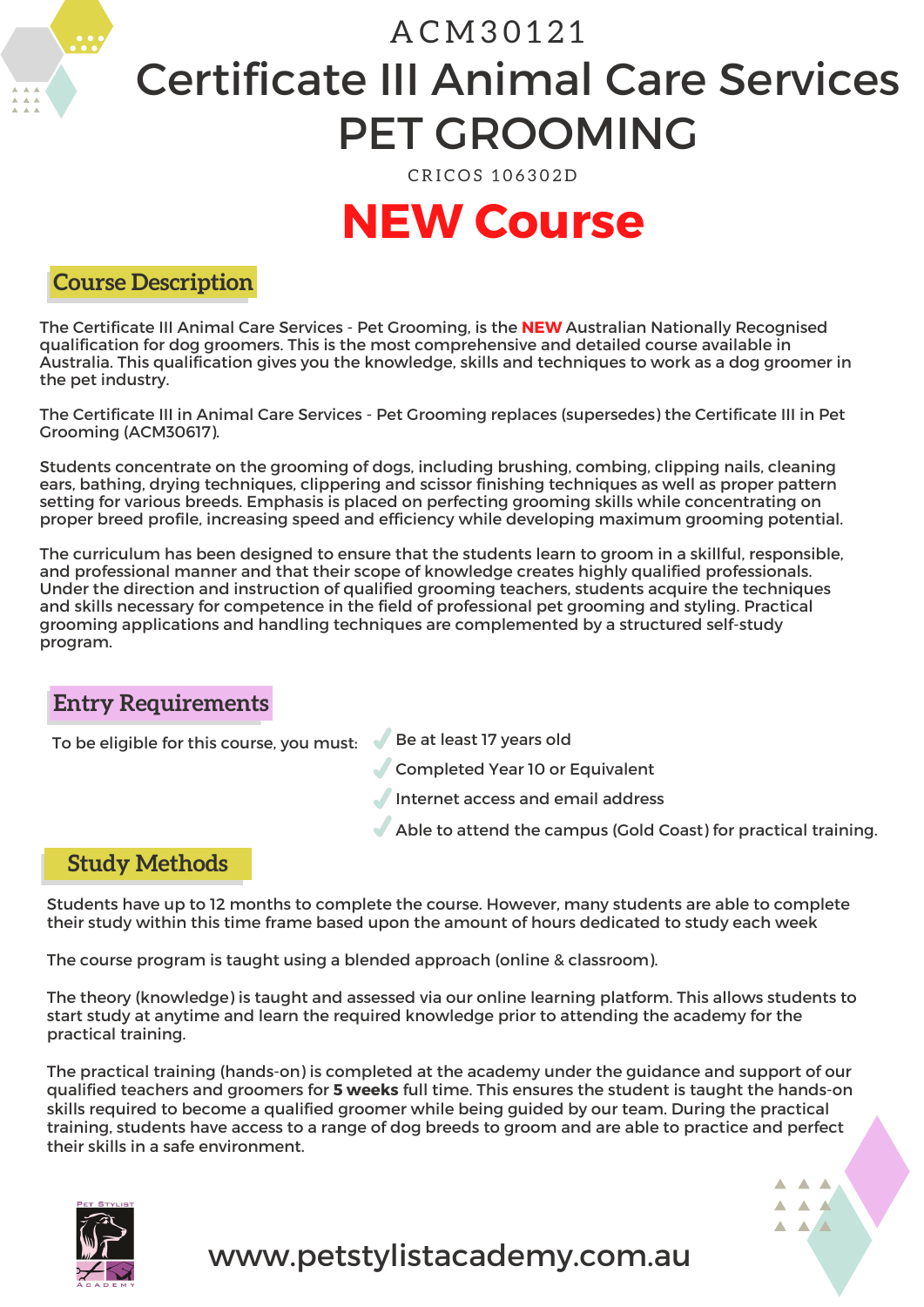# Certificate III Animal Care Services PET GROOMING

A C M 3 0 1 2 1 ( C R I C O S 1 0 6 3 0 2 D )

#### **Course Fee**

The Certificate III Animal Care Services - Pet Grooming course fee is **\$7,500**. The Academy has several payment options that cater for each student's personal circumstances.

### **Payment Options**

#### 1.**Full Payment Student**

The student will be invoiced at commencement of the course and during the practical training component. This option is ideal for those students with finances to cover the full course costs. Students will receive their qualification and certificate on successful completion of the course.

#### 2. **Direct Debit (Debit Success)**

The student will enter into a payment plan with Debit Success. After paying an enrollment fee students will pay weekly installments using a debit or credit card. Students will ONLY receive their qualification and certificate when all payments have been made.

#### **Theory Subjects**

- The Pet Industry
- Animal Welfare and Handling
- Workplace Health and Safety
- Mental Health
- Personal Protection Equipment (PPE)
- Cleaning and Disinfection
- Customer Service and Communication
- Dog Breeds and Coat Types
- Dog Anatomy
- Hair, Skin & Coat
- Life Stages of a Dog
- Canine Behaviour & Psychology
- Positive Training of Dogs
- Animal Handling & Restraints
- Ears, Nails & Anal Glands
- Pet First Aid
- Fleas and Common Parasites
- Zoonoses
- Diseases and Infection control
- Dog Nutrition
- Feed and Animal Hydration
- Dog Enrichment
- Tools and Equipment
- Shampoos and Conditioners
- Environmental Sustainability in the Salon
- Bathing dogs
- Drying Techniques
- Brushing
- Matted and Tangled Coats
- Grooming Coat Types

- **Practical Subjects**
- Client Services
- **Reception**
- Financial Transactions
- Telephone Booking
- Staff Inductions
- Dog Handling of all sizes
- CPR On Dogs
- First Aid Treatments for Dogs
- Workplace Hazards and Injury Prevention Pure Breed Grooming on a Drop Coat
- Nail Trimming
- Bathing all Coat Types
- Drying Coat Types
- Sanitary and Hygiene Grooming
- Poodle Points (Incl. feet and face)
- Puppy Grooming
- Grooming Senior Dogs
- Cross Breed Grooming on a Drop Coat
- Cross Breed Grooming on a Double Coat
- Cross Breed Grooming on a Combination Coat
- Cross Breed Grooming on a Curly (fluff) Coat
- Cross Breed Grooming on a Short/Smooth Coat
- Cross Breed Grooming on a Double Coat
- 
- Pure Breed Grooming on a Double Coat
- Pure Breed Grooming on a Combination Coat
- Pure Breed Grooming on a Curly (fluff) Coat
- Pure Breed Grooming on a Short/Smooth Coat
- Pure Breed Grooming on a Wire Coat

## www.petstylistacademy.com.au